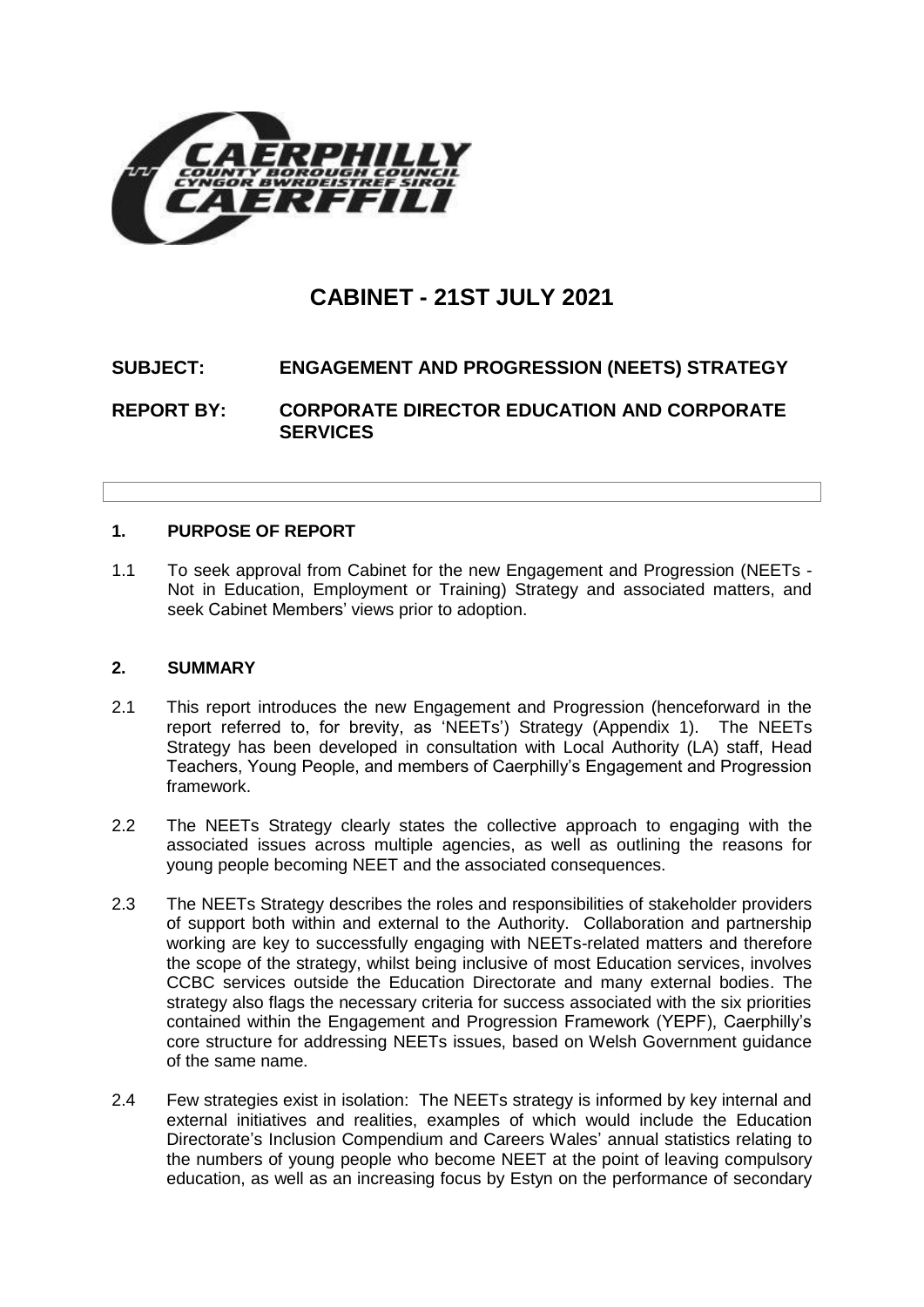schools and LAs with regards to the securing of appropriate destinations for young people who are 16 years of age or more. Appendix 2 details the authority's NEETs performance figures over a five year period to give context to the present levels of NEETs incidence.

2.5 The NEETs strategy, taken as a standalone statement of intent, aims to provide a collective focus by the various contributing services on the fortunes of young people who might otherwise not transition successfully to  $6<sup>th</sup>$  Form, Further Education, workbased learning or employment and who might otherwise become disengaged from their communities and society. However, accompanying the core document are supplementary resources that help to underpin the nature of the collective effort by defining the NEETs-related roles and responsibilities of contributing services and offer guidance as to the workings of the various accompanying systems.

## **3. RECOMMENDATIONS**

- 3.1 That Cabinet:
	- 1) approves the new Engagement and Progression (NEETs) Strategy.

## **4. REASONS FOR THE RECOMMENDATIONS**

4.1 To enable officers to embed the Council's new Engagement and Progression (NEETs) Strategy into practice.

## **5. THE REPORT**

- 5.1 The new NEETs strategy aligns with other strategies and guidance both locally and nationally and, for example, complements the content of the Inclusion Compendium, particularly in identifying the pitfalls of young people's exclusion from school and in the wider sense, and the national Engagement and Progression guidance to which all LAs work.
- 5.2 Above all, the new NEETs strategy aims to support not just young people at risk of becoming NEET but the efforts of all participating services and agencies and of course, Secondary schools.
- 5.3 The NEETs Strategy acknowledges existing strands of work and outlines the criteria for successfully developing this work within the context of the Engagement and Progression Framework priorities.
- 5.4 The six defined Engagement and Progression priorities are listed below
	- 1) Identifying young people most at risk of disengagement
	- 2) Better brokerage and coordination of support
	- 3) Stronger tracking and transition of young people through the system
	- 4) Ensuring provision meets the needs of young people
	- 5) Strengthening employability skills and opportunities for employment
	- 6) Greater accountability for better outcomes for young people
- 5.5 The NEETs strategy attaches various criteria for success to each priority. Each criterion has been selected as a consequence of debate, and subsequent agreement, with key partners across Caerphilly's Engagement and Progression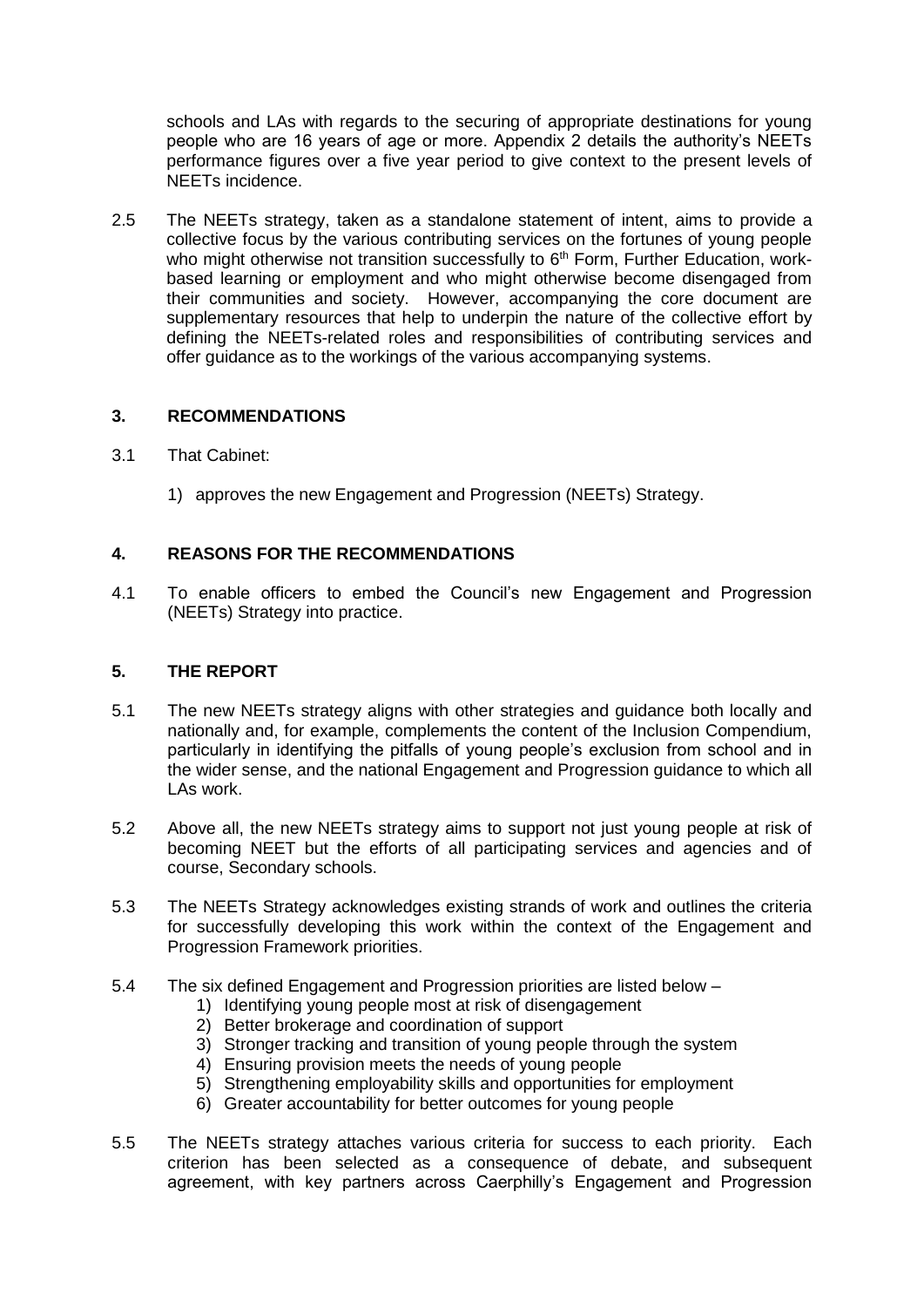framework and phrased so as to coincide with and support related workstreams within Education and elsewhere.

- 5.6 The NEETs strategy provides the impetus to both bolster, refine and develop those existing systems and arrangements which mitigate against young people becoming NEET, for example by bringing more practitioners to bear on the issue and by strengthening the focus on key transition arrangements such as those post 16.
- 5.7 Underpinning the Strategy's overall principles and stated criteria for success are a range of data collection/interrogation and practitioner/school engagement arrangements and these too are in the process of revision and improvement.
- 5.8 All contributing services' and agencies' NEETs reduction efforts are subject to both regular and summative forms of evaluation, the results of which are scrutinised by Youth Service, Education Directorate and Corporate performance management arrangements. Ultimately, young people themselves will accurately judge performance matters and their involvement is intrinsic to evaluation arrangements.
- 5.9 Reports regarding the impact of the NEETs strategy will be provided to Scrutiny annually.

#### **Conclusion**

5.10 The LA and its partners are intent on securing better outcomes for our young people. In order to achieve these, we must collectively challenge our approaches and explore more effective ways to engage all those in the business of education to improve existing practices where necessary and relevant. Young people, rather than institutions and services, are the focus underpinning our NEETs priorities and the strategy assists us all to maintain this focus.

## **6. ASSUMPTIONS**

6.1 No assumptions have been felt to be necessary in this report.

## **7. SUMMARY OF INTEGRATED IMPACT ASSESSMENT**

7.1 Cabinet is asked to consider this Integrated Impact Assessment (Appendix 3) alongside this Report in support of progressing to strategy adoption and implementation from July 2021.

# **8. FINANCIAL IMPLICATIONS**

8.1 The purpose of this report is to consider the new approach to Inclusion and wellbeing. There is no suggestion that additional resources will be required to support the implementation of the Inclusion Compendium. Schools, provisions and the LA will need to work together to ensure the most effective use of school resources, additional support and where necessary align with Education Other than at School (EOTAS) capabilities to support all pupils.